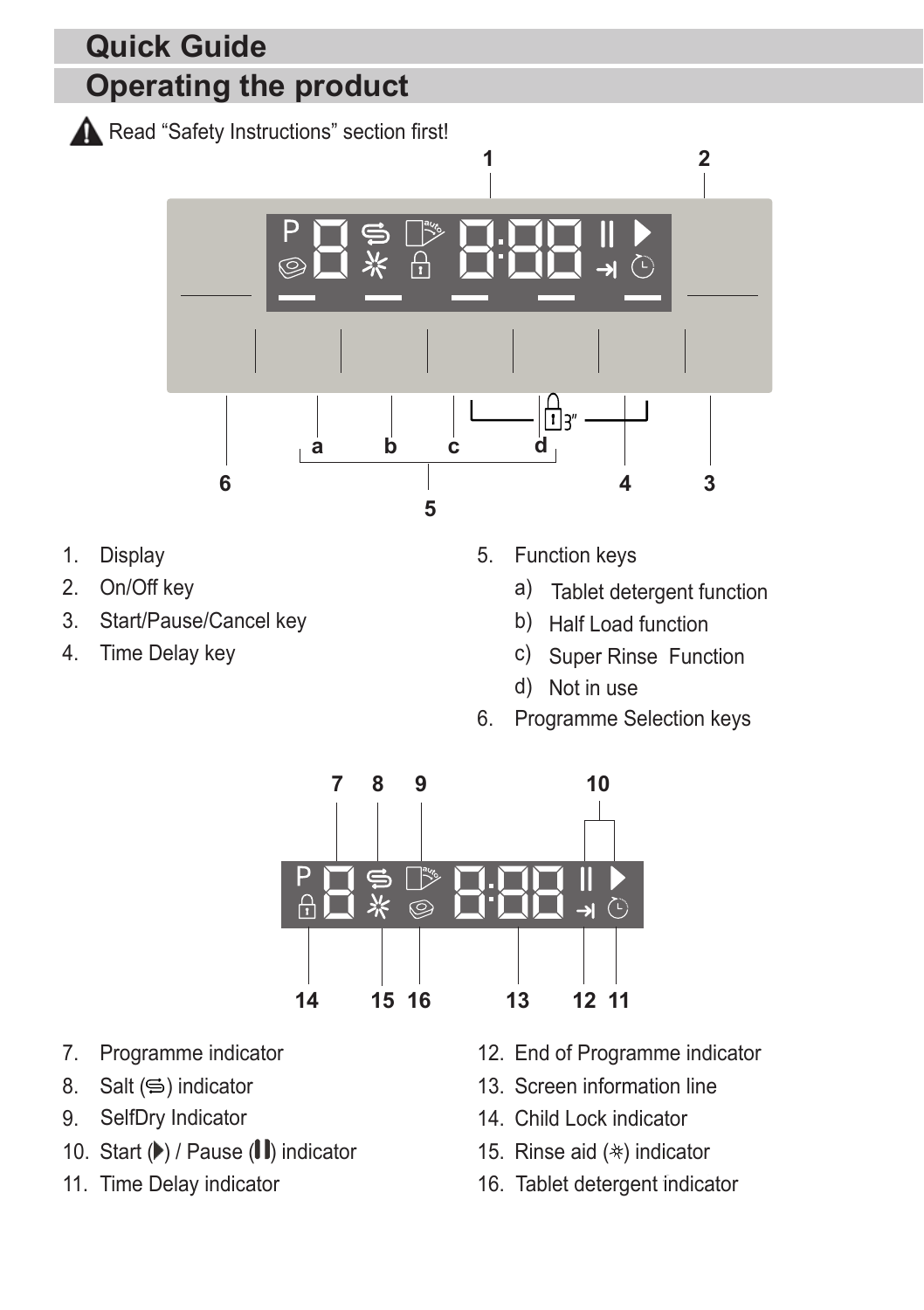|                                                                                                                                                                                                     |                                                                                                                                                                                                                                                                                                               |                                                                                                                                                                                                                                              | Programme Data and Average Consumption Values Tab                                                                                                                                                      |                                                       |                                                                              |                                                                                 |                                                                                                                                                                                    |
|-----------------------------------------------------------------------------------------------------------------------------------------------------------------------------------------------------|---------------------------------------------------------------------------------------------------------------------------------------------------------------------------------------------------------------------------------------------------------------------------------------------------------------|----------------------------------------------------------------------------------------------------------------------------------------------------------------------------------------------------------------------------------------------|--------------------------------------------------------------------------------------------------------------------------------------------------------------------------------------------------------|-------------------------------------------------------|------------------------------------------------------------------------------|---------------------------------------------------------------------------------|------------------------------------------------------------------------------------------------------------------------------------------------------------------------------------|
| Programme number                                                                                                                                                                                    | 0                                                                                                                                                                                                                                                                                                             |                                                                                                                                                                                                                                              | $\sim$                                                                                                                                                                                                 | ø                                                     | 4                                                                            | LO.                                                                             | 6                                                                                                                                                                                  |
| Programme name                                                                                                                                                                                      | InnerClean                                                                                                                                                                                                                                                                                                    | $E$ oo $***$                                                                                                                                                                                                                                 | Auto                                                                                                                                                                                                   | Intensive                                             | Quick&Shine                                                                  | İ                                                                               | Prewash                                                                                                                                                                            |
| Cleaning temperature                                                                                                                                                                                |                                                                                                                                                                                                                                                                                                               | <b>Co</b> 09                                                                                                                                                                                                                                 | <b>30-65</b>                                                                                                                                                                                           | <b>Co OZ</b>                                          | <b>Co. 09</b>                                                                | $35^{\circ}$ C                                                                  |                                                                                                                                                                                    |
| Degree of Soiling                                                                                                                                                                                   | operated on every 1-2<br>while the machine is<br>months for machine<br>recommended to be<br>should be operated<br>This programme is<br>In order to achieve<br>necessary hygiene.<br>an efficient result<br>use together with<br>special machine<br>The programme<br>cleaning agents<br>cleaning and<br>empty. | This is used for assessing<br>the compliance with EU's<br>most efficient program in<br>terms of combined power<br>and water consumption.<br>amount of soil. It is the<br>eco-design directive.<br>Suitable for washing<br>dishes with normal | automatically. Suitable for<br>degree of the dishes and<br>sets the temperature and<br>Determines the soiling<br>amount of the washing<br>water as well as the<br>all types of dishes.<br>washing time | Suitable for heavily soiled<br>dishes, pots and pans. | Daily washing programme<br>for normally soiled dishes<br>in the fastest way. | Suitable for lightly soiled<br>scraped or pre-cleaned.<br>daily dishes that are | Suitable for removing the<br>waiting in the machine for<br>preventing the bad odour<br>a few days, and thus, for<br>remnants on the soiled<br>dishes that will be kept<br>buildup. |
|                                                                                                                                                                                                     |                                                                                                                                                                                                                                                                                                               | Medium                                                                                                                                                                                                                                       | Medium to high                                                                                                                                                                                         | 高王                                                    | Medium                                                                       | <b>NOT</b>                                                                      |                                                                                                                                                                                    |
| Prewash                                                                                                                                                                                             |                                                                                                                                                                                                                                                                                                               | $\ddot{}$                                                                                                                                                                                                                                    | $\ddot{}$                                                                                                                                                                                              | $\ddot{}$                                             |                                                                              |                                                                                 | $\ddot{}$                                                                                                                                                                          |
| Wash                                                                                                                                                                                                |                                                                                                                                                                                                                                                                                                               | $\ddot{}$                                                                                                                                                                                                                                    | $\ddot{}$                                                                                                                                                                                              | $\overline{+}$                                        | $\overline{+}$                                                               | $\ddot{}$                                                                       |                                                                                                                                                                                    |
| Σň                                                                                                                                                                                                  |                                                                                                                                                                                                                                                                                                               | $\overline{+}$                                                                                                                                                                                                                               | $\ddot{}$                                                                                                                                                                                              | $\ddot{}$                                             | $\ddot{}$                                                                    |                                                                                 |                                                                                                                                                                                    |
| Duration (min)                                                                                                                                                                                      | 75                                                                                                                                                                                                                                                                                                            | $\frac{8}{2}$                                                                                                                                                                                                                                | $104 - 174$                                                                                                                                                                                            | 133                                                   | 79                                                                           | 76                                                                              | $\frac{1}{2}$                                                                                                                                                                      |
| Water(I)                                                                                                                                                                                            | 15,2                                                                                                                                                                                                                                                                                                          | 11,5                                                                                                                                                                                                                                         | $12,2 - 15,8$                                                                                                                                                                                          | 17,6                                                  | 11,8                                                                         | 11,8                                                                            | 4,2                                                                                                                                                                                |
| Energy (kWh)                                                                                                                                                                                        | 0,70                                                                                                                                                                                                                                                                                                          | $0,83*70,849**$                                                                                                                                                                                                                              | $0,90-1,45$                                                                                                                                                                                            | 1,50                                                  | 00,1                                                                         | 0,80                                                                            |                                                                                                                                                                                    |
| * : EN 60436:2016 ** : EN 60436:2020 The consumption values shown in the table were determined under standard conditions. Differences may therefore occur under practical conditions. *** Reference |                                                                                                                                                                                                                                                                                                               |                                                                                                                                                                                                                                              |                                                                                                                                                                                                        |                                                       | $\frac{1}{2}$                                                                |                                                                                 |                                                                                                                                                                                    |

programme for testing institutes. The tests in accordance with EN 50242/60436 must be carried out with a full water softener salt dispenser and a full rinse aid reservoir, and using the test programme. The<br>values given for programme for testing institutes. The tests in accordance with EN 50242/60436 must be carried out with a full water softener salt dispenser and a full rinse aid reservoir, and using the test programme. The values given for programmes other than Eco 50°C programme are indicative only.

# Loading Capacity: 14 **Loading Capacity: 14**

## **Programme Table**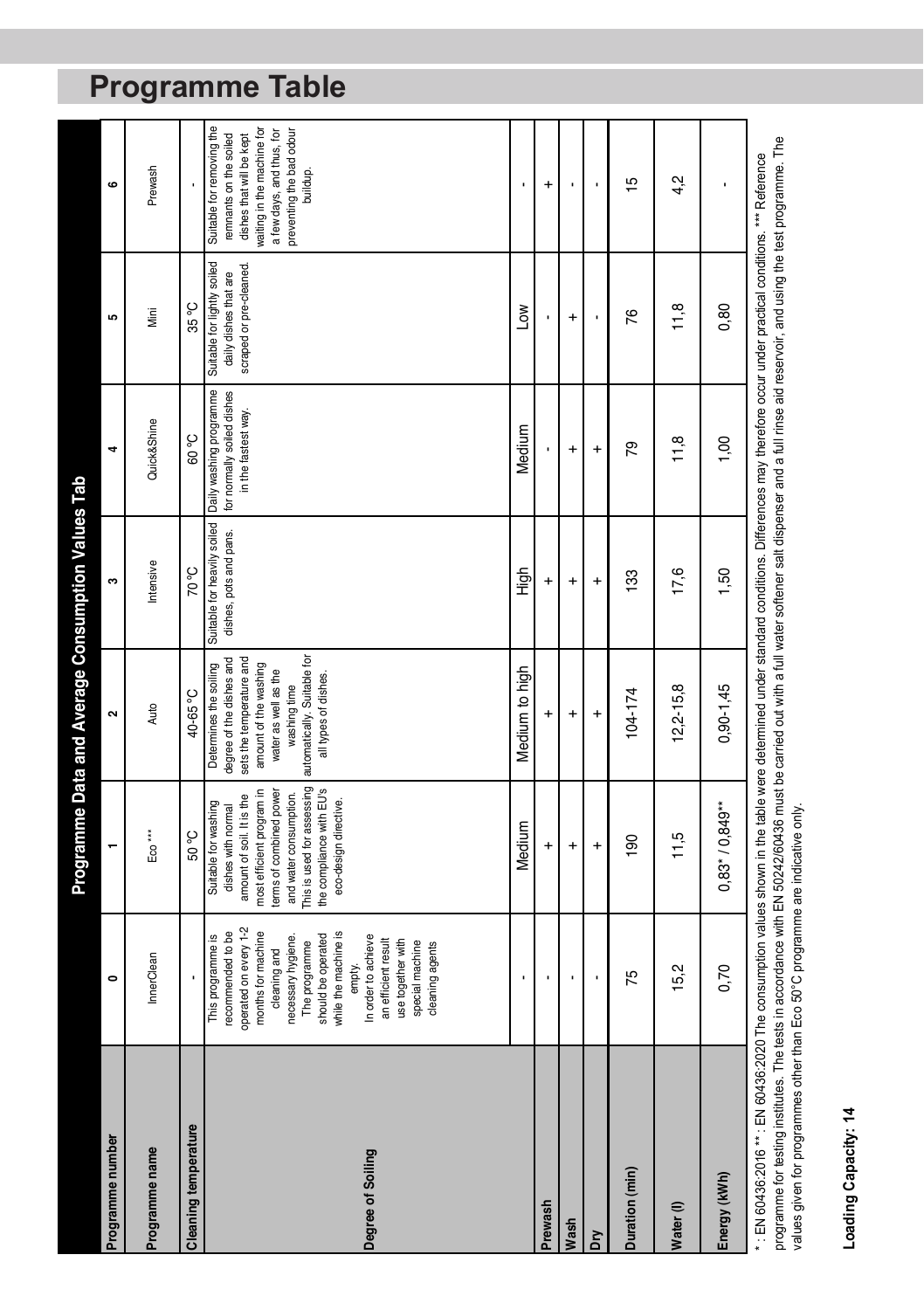## **Adjusting the water softening system Quick Guide**

Washing, rinsing and drying performance of your dishwasher will improve when the water softening system is adjusted correctly.

To adjust the system, first learn the water hardness in your region and adjust as indicated below.

- **•** Unpack the test strip.
- **•** Open the tap and let the water flow for approx. 1 minute.
- **•** Dip in the test strip into the water for 1 second.
- **•** Take out the strip from the water and shake it.
- **•** Wait for 1 minute.
- **•** Make the necessary adjustment according to the test strip. Level 5

#### **After detecting the water hardness:**

1. After turning on the machine, press Delayed Start and P+ keys simultaneously. After the countdown (3, 2, 1) is displayed keep the keys pressed for a while.

2. Press P+ key to activate the  $\epsilon$  position.

3. Using Delayed Start key, adjust water hardness level according to the hardness of the supply water. See "Water hardness level adjustment table" for correct setting.

4. Press On / Off key to save the setting.

### **Water hardness level adjustment table**

| Hardness<br>Level                                                                                              | English Water<br>Hardness °dE | German Water<br>Hardness °dH | French* Water<br>Hardness °dF | Water Hardness Level Indicator                                                        |  |
|----------------------------------------------------------------------------------------------------------------|-------------------------------|------------------------------|-------------------------------|---------------------------------------------------------------------------------------|--|
| Level 0<br>anana                                                                                               | $0 - 5$                       | $0 - 4$                      | $0 - 8$                       | Press the Delayed Start key to switch the water hardness<br>level to position 1. (r1) |  |
| Level 1<br>and the month of                                                                                    | $6-9$                         | $5 - 7$                      | $9 - 13$                      |                                                                                       |  |
| Level 2<br>$\begin{array}{c} \begin{array}{c} \begin{array}{c} \text{def} \end{array} \end{array} \end{array}$ | $10 - 15$                     | $8-12$                       | $14-22$                       | Press the Delayed Start key to switch the water hardness<br>level to position 2. (r2) |  |
| Level 3<br>and a series of the later                                                                           | $16-19$                       | $13 - 15$                    | 23-27                         | Press the Delayed Start key to switch the water hardness<br>level to position 3. (r3) |  |
| Level 4<br><b>CONTRACT</b>                                                                                     | $20 - 24$                     | $16-19$                      | 28-34                         | Press the Delayed Start key to switch the water hardness<br>level to position 4. (r4) |  |
| Level 5<br><u></u>                                                                                             | $25 - 62$                     | $20 - 50$                    | 35-90                         | Press the Delayed Start key to switch the water hardness<br>level to position 5. (r5) |  |



Level 0 Level 1 Level 2

Level 3

Level 4